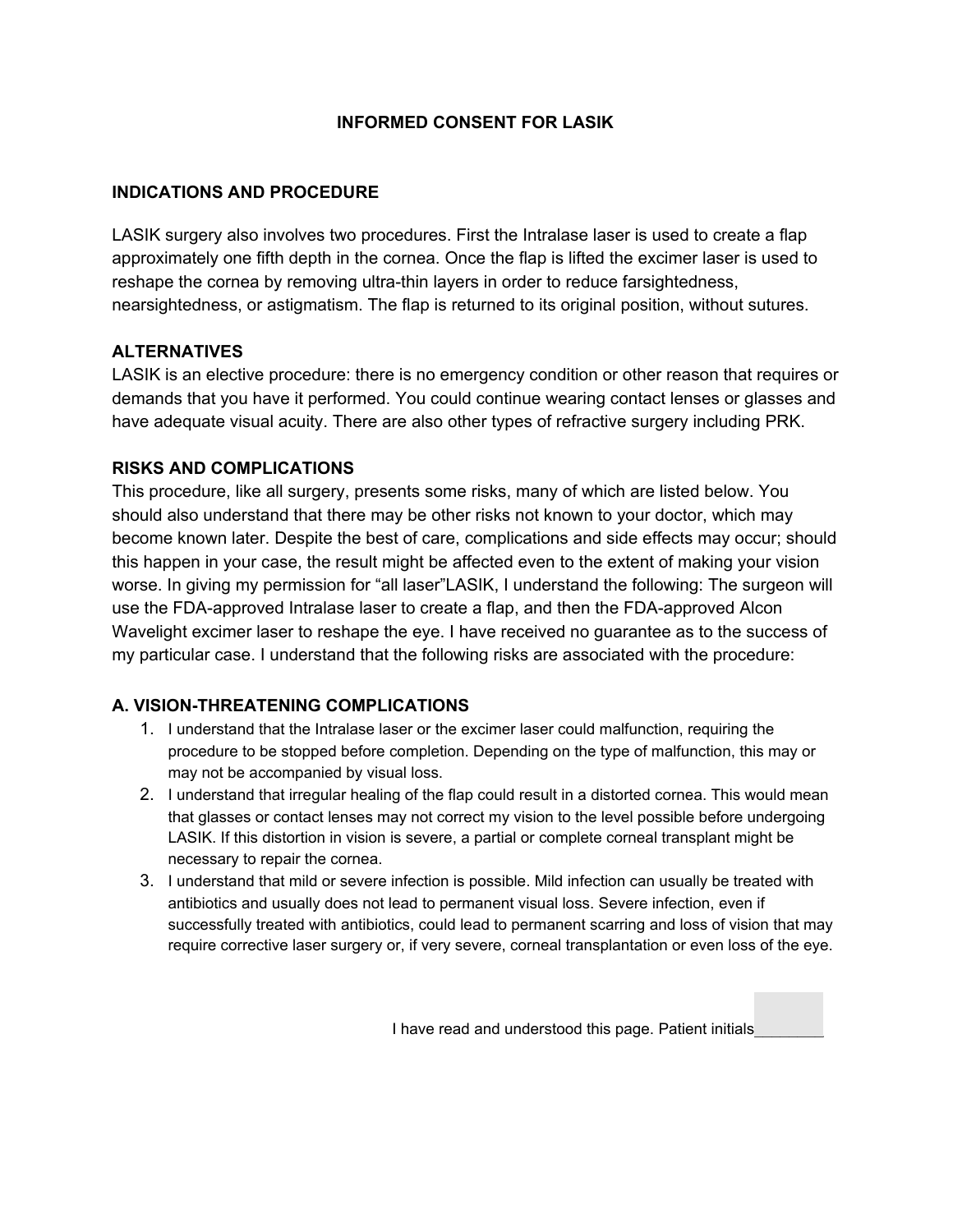- 4. I understand that I could develop keratoconus. Keratoconus is a degenerative corneal disease affecting vision that occurs in approximately 1/2000 in the general population. While there are several tests that suggest which patients might be at risk, this condition can develop in patients who have normal preoperative topography (a map of the cornea obtained before surgery) and pachymetry (corneal thickness measurement) . Since keratoconus may occur on its own, there is no absolute test that will ensure a patient will not develop keratoconus following laser vision
- 5. correction. Severe keratoconus may need to be treated with a corneal transplant while mild keratoconus can be corrected by glasses or contact lenses.
- 6. I understand that other very rare complications threatening vision include, but are not limited to, corneal swelling, corneal thinning (ectasia), appearance of "floaters" and retinal detachment, hemorrhage, venous and arterial blockage, cataract formation, total blindness, and even loss of my eye.

# **B. NON-VISION-THREATENING SIDE EFFECTS**

- 1. I understand that there is a greater chance that the whites of my eyes may temporarily appear pink or red for several days to several weeks after surgery.
- 2. I understand that there may be increased sensitivity to light, glare, and fluctuations in the sharpness of vision. I understand these conditions usually occur during the normal stabilization period of from one to three months, but they may also be permanent.
- 3. I understand that there is an increased risk of eye irritation related to drying of the corneal surface following the LASIK procedure. These symptoms may be temporary or, on rare occasions, permanent, and may require frequent application of artificial tears and/or closure of the tear duct openings in the eyelid.
- 4. I understand that an overcorrection or undercorrection could occur, causing me to become farsighted or nearsighted or increase my astigmatism and that this could be either permanent or treatable. If permanent, I may need to use glasses or contact lenses. I understand an overcorrection or undercorrection is more likely in people over the age of 40 years and may require the use of glasses for reading or for distance vision some or all of the time.
- 5. After refractive surgery, a certain number of patients experience glare, a "starbursting" or halo effect around lights, or other low-light vision problems that may interfere with the ability to drive at night or see well in dim light. Although there are several possible causes for these difficulties, the risk may be increased in patients with large pupils or high degrees of correction. For most patients, this is a temporary condition that diminishes with time or is correctable by wearing glasses at night or taking eye drops. For some patients, however, these visual problems are permanent. I understand that my vision may not seem as sharp at night as during the day and that I may need to wear glasses at night or take eye drops. I understand that it is not possible to predict whether I will experience these night vision or low light problems, and that I may permanently lose the ability to drive at night or function in dim light because of them. I understand that I should not drive unless my vision is adequate. These risks in relation to my particular pupil size and amount of correction have been discussed with me.
- 6. I understand that I may not get a full correction from my LASIK procedure and this may require future retreatment procedures, such as more laser treatment or the use of glasses or contact lenses.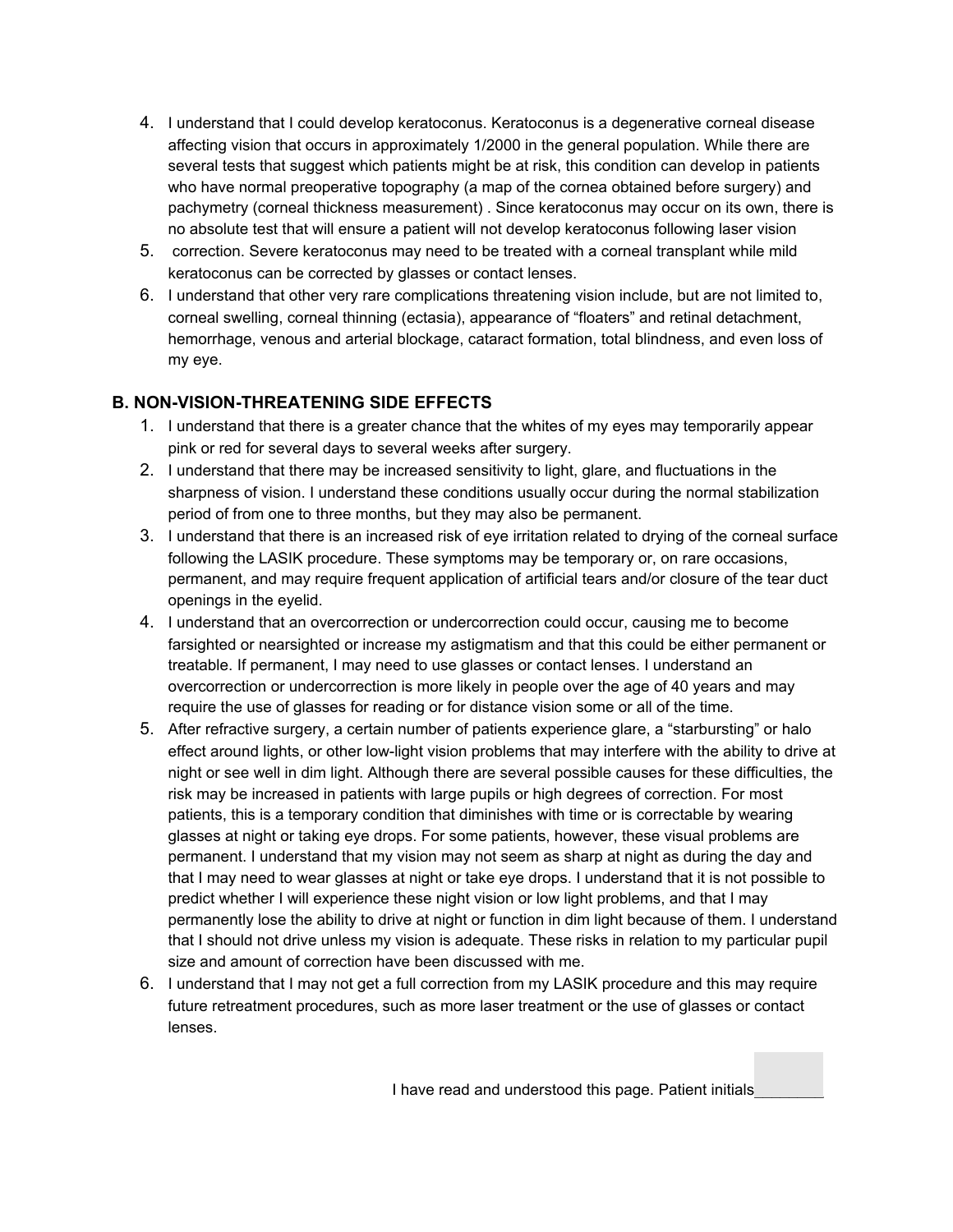- 7. I understand that there may be a "balance" problem between my two eyes after LASIK has been performed on one eye, but not the other. This phenomenon is called anisometropia. I understand this would cause eyestrain and make judging distance or depth perception more difficult.
- 8. I understand that, after LASIK, the eye may be more fragile to trauma from impact. Evidence has shown that, as with any scar, the corneal incision will not be as strong as the cornea originally was at that site. I understand that the treated eye, therefore, is somewhat more vulnerable to all varieties of injuries, at least for the first year following LASIK. I understand it would be advisable for me to wear protective eyewear when engaging in sports or other activities in which the possibility of a ball, projectile, elbow, fist, or other traumatizing object contacting the eye may be high.
- 9. I understand that there is a natural tendency of the eyelids to droop with age and that eye surgery may hasten this process.
- 10. I understand that there may be pain, irritation, or a foreign body sensation, particularly during the first 48 hours after surgery. I also understand that pain may be associated with complications such as infection.
- 11. I understand that temporary glasses either for distance or reading may be necessary while healing occurs and that more than one pair of glasses may be needed.
- 12. I understand that the long-term effects of LASIK are unknown and that unforeseen complications or side effects could possibly occur.
- 13. I understand that visual acuity I initially gain from LASIK could regress, and that my vision may go partially back to a level that may additional surgery, or require glasses or contact lens use to see clearly.
- 14. I understand that the correction that I can expect to gain from LASIK may not be perfect. I understand that it is not realistic to expect that this procedure will result in perfect vision, at all times, under all circumstances, for the rest of my life. I understand I may need glasses to refine my vision for some purposes requiring fine detailed vision after some point in my life, and that this might occur soon after surgery or years later.
- 15. I understand that I may be given medication in conjunction with the procedure and that my eye may be patched afterward. I, therefore, understand that I must not drive the day of surgery and should not drive until I am certain that my vision is adequate for driving.
- 16. I understand that if I currently need reading glasses, I will still likely need reading glasses after this treatment. It is possible that dependence on reading glasses may increase or that reading glasses may be required at an earlier age if I have this surgery.
- 17. I understand that if I am over 40 years of age and have both eyes corrected for clear distance vision, I will need reading glasses for many close tasks. The strength of readers I will need may vary over the course of my healing. It is possible that my dependence on near correction may increase or decrease after surgery.

I have read and understood this page. Patient initials